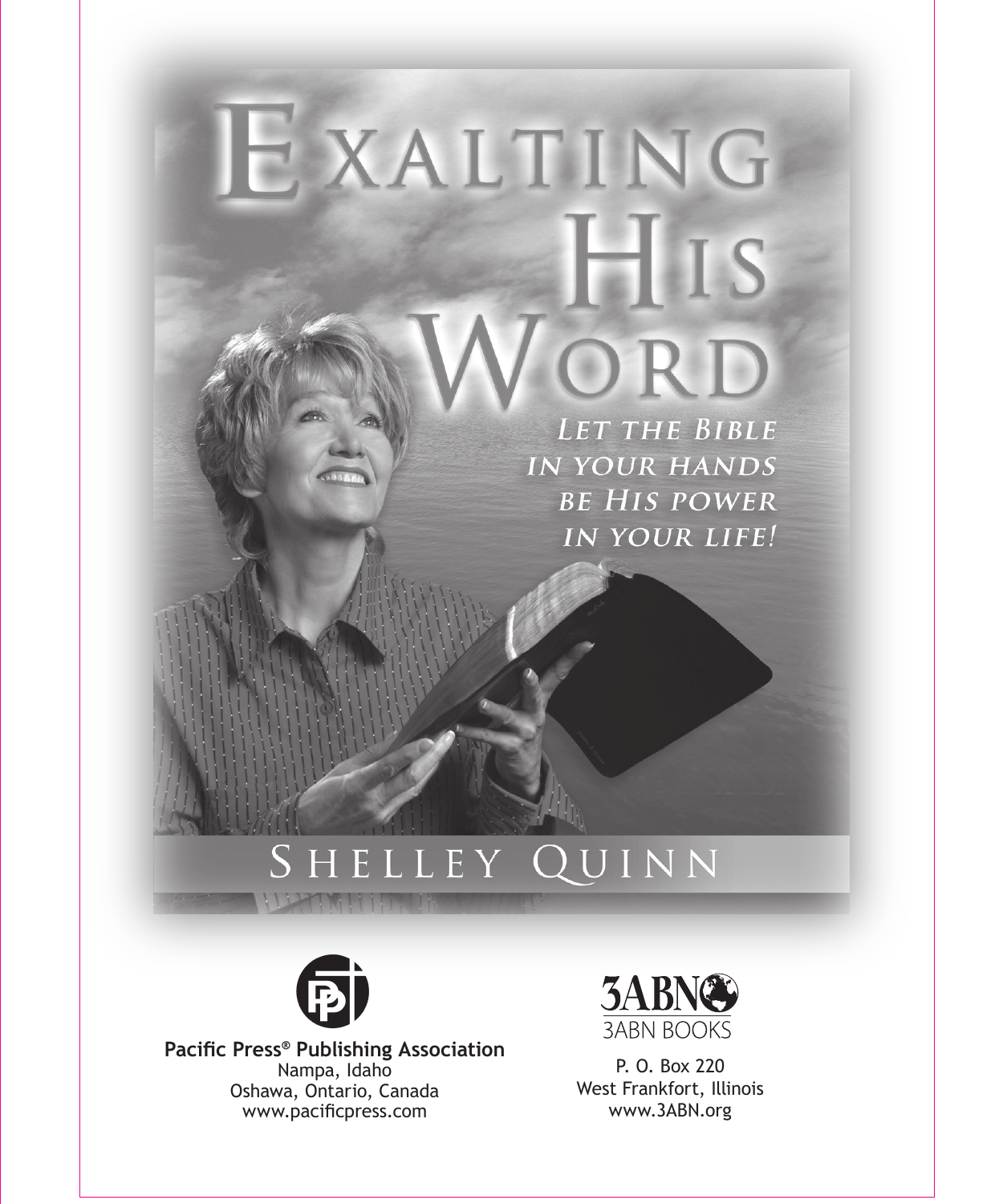## **Acknowledgments**

Glory to God for drawing me out of darkness and into the marvelous light of His Word. Glory to Him for revealing that which was previously fenced in and hidden from me. All praise to Jesus Christ, who paid my penalty at the cruel cross of Calvary. All praise to Him who causes me to be all that He has called me to be.

To my husband, JD—thank you for loving me as Christ loves the church. You make it easy for me to submit to your leadership, because you always have my best interests in mind and encourage my growth. In becoming your wife, I was blessed; in sharing your life, I am privileged. I'm so glad we have eternity to spend together.

To Danny Shelton—thank you for recognizing God's call on my life and for giving me the opportunity to produce the *Exalting His Word* series on Three Angels Broadcasting Network. You made it possible to share this God-given teaching with the world, and I am most grateful. Your personal faith-walk with God is a constant source of encouragement to me.

To my sister in Christ, Pat Mudgett—thank you for giving your time so freely to proofread this book. Most of all, thanks for your enthusiastic encouragement—a true blessing from God.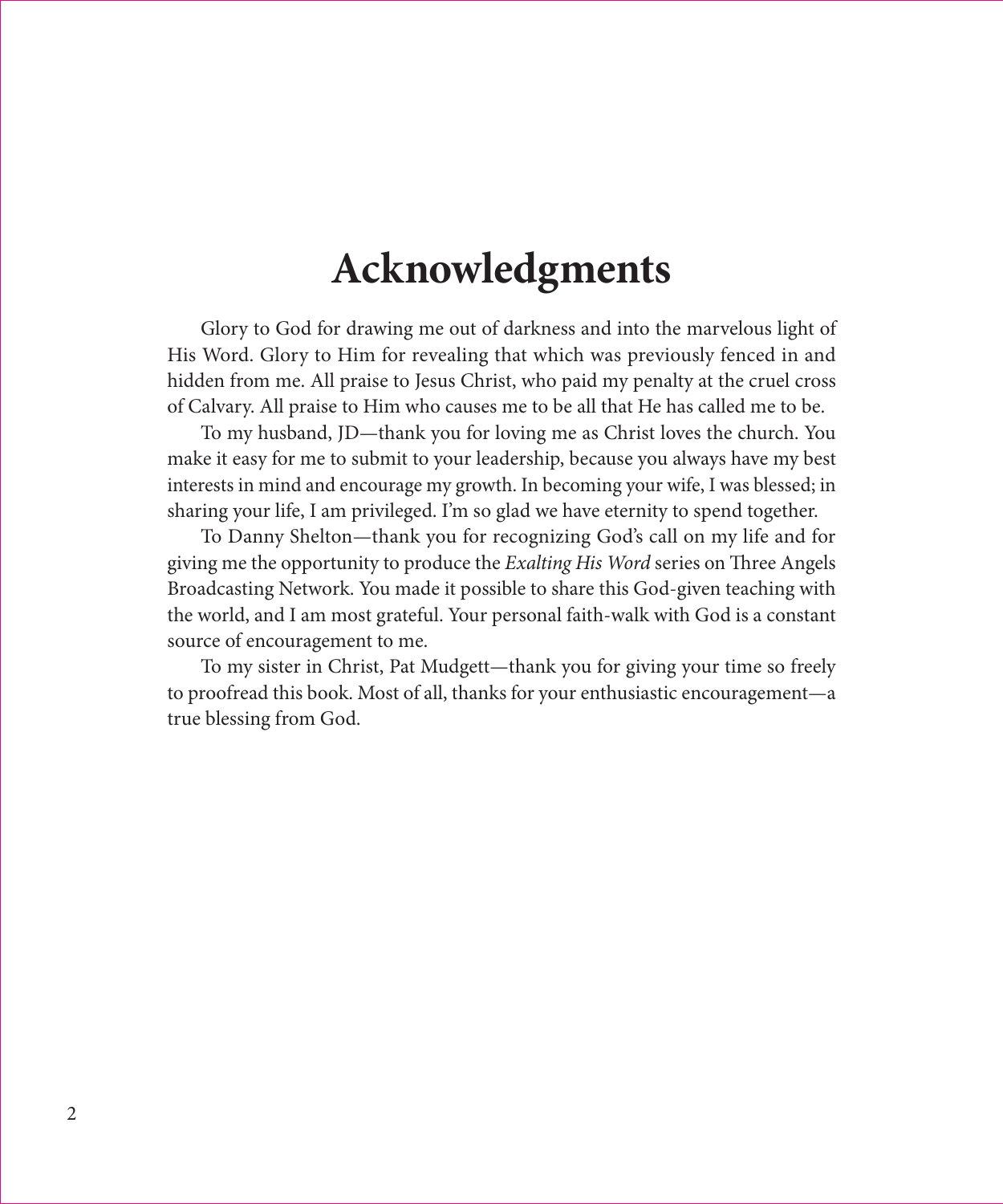# **Contents**

| Section One - A Personal Victory     |                                                              |
|--------------------------------------|--------------------------------------------------------------|
|                                      |                                                              |
|                                      | <b>Exalting His Word</b>                                     |
|                                      | Pressing Forward                                             |
|                                      | God Is the God of New Beginnings                             |
|                                      |                                                              |
|                                      | Miracles Follow Faith                                        |
|                                      |                                                              |
|                                      | Giants in the Land                                           |
|                                      | Life Affirmations From Scripture                             |
|                                      | A Ministry Is Born                                           |
| Section Two - Victory for the Church |                                                              |
|                                      |                                                              |
|                                      | A "Heart Cry" Answered—The Vision in the Mirror              |
|                                      | Useless Religion                                             |
|                                      | Following the Light of His Word                              |
|                                      |                                                              |
|                                      | Glimpses of Grace                                            |
|                                      | Boot Camp for Eternity                                       |
|                                      | The Law of Liberty-Total Dependence Upon God                 |
|                                      | Grace-Our Hope of Glory                                      |
|                                      | The Power of Promise—God Watches Over His Word to Perform It |
|                                      | The Pathway to Blessing                                      |
|                                      |                                                              |
|                                      | The Righteousness Drought                                    |
|                                      | The Potential of the Harvest                                 |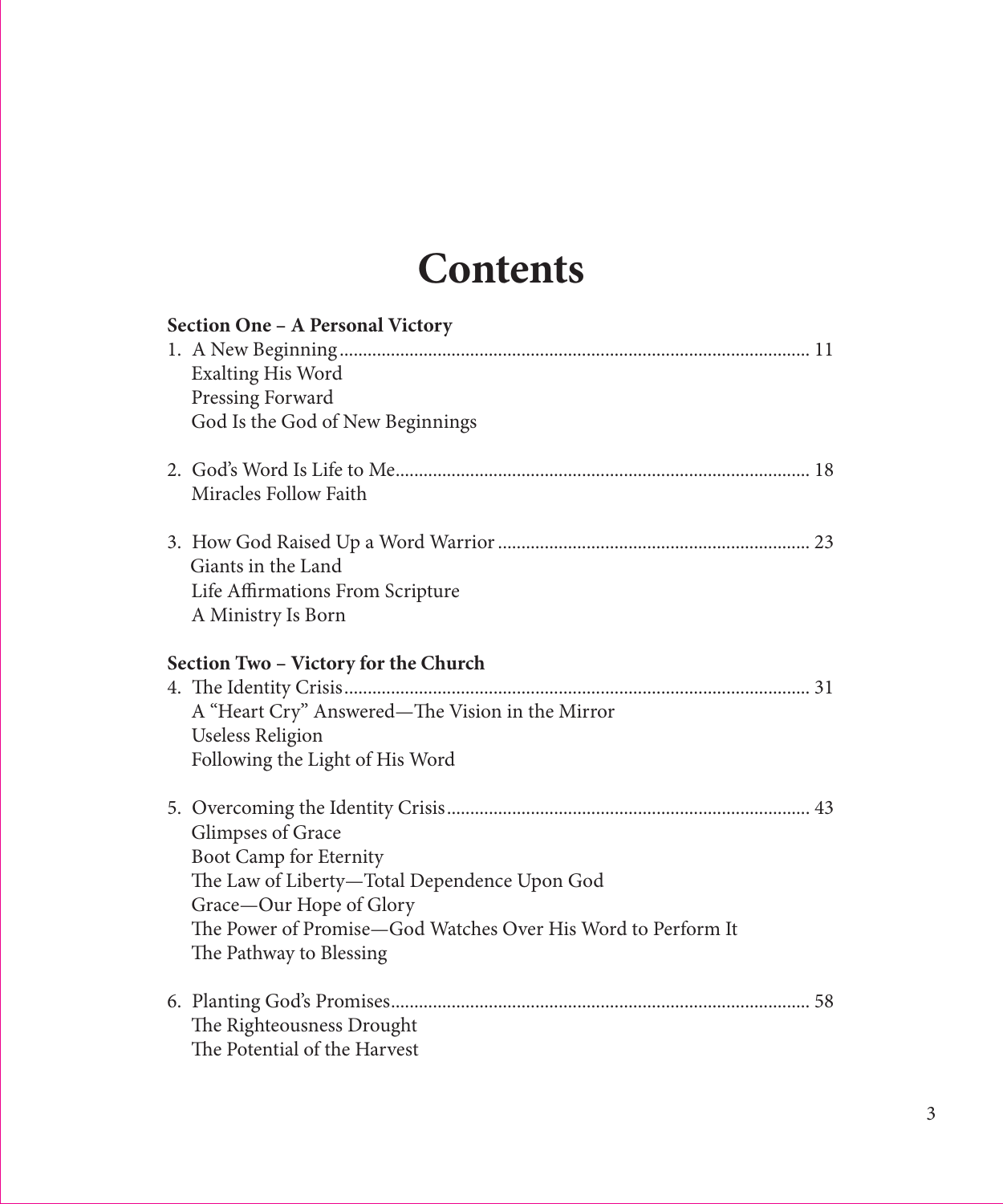| Preparing Good Soil for Planting<br>Broadcasting the Seed of His Word |  |  |
|-----------------------------------------------------------------------|--|--|
| Receiving and Retaining His Promises                                  |  |  |
| Persevering to Produce a Harvest                                      |  |  |
| Harvest Hope                                                          |  |  |
|                                                                       |  |  |
| A Profound, Yet Simple Teaching                                       |  |  |
| <b>English Translations</b>                                           |  |  |
| Rhema Affirmations Defined                                            |  |  |
| <b>Creative Word Power</b>                                            |  |  |
|                                                                       |  |  |
| Rhema Confession Increases Our Faith                                  |  |  |
| The Rhema Word Is Our Spiritual Nutrition                             |  |  |
| The Rhema Word Sustains and Upholds Us                                |  |  |
| Rhema Washes Away the Influences of the World                         |  |  |
| The Rhema Word Is the Sword of the Spirit                             |  |  |
| <i>Rhema</i> Increases the Effectiveness of Prayer                    |  |  |
| No Rhema Word Is Impossible of Fulfillment                            |  |  |
| It's Dangerous to Reject the Rhema Word                               |  |  |
| The Power of "I Am"                                                   |  |  |
| Distilled Wisdom                                                      |  |  |
|                                                                       |  |  |
| The Sweet Healing Waters                                              |  |  |
| A Cup of Water                                                        |  |  |
| Sanctified Minds                                                      |  |  |
| What Are We Exalting?                                                 |  |  |
| Increase the Measure of Your Expectancy                               |  |  |
| His Word Is Final                                                     |  |  |
|                                                                       |  |  |
|                                                                       |  |  |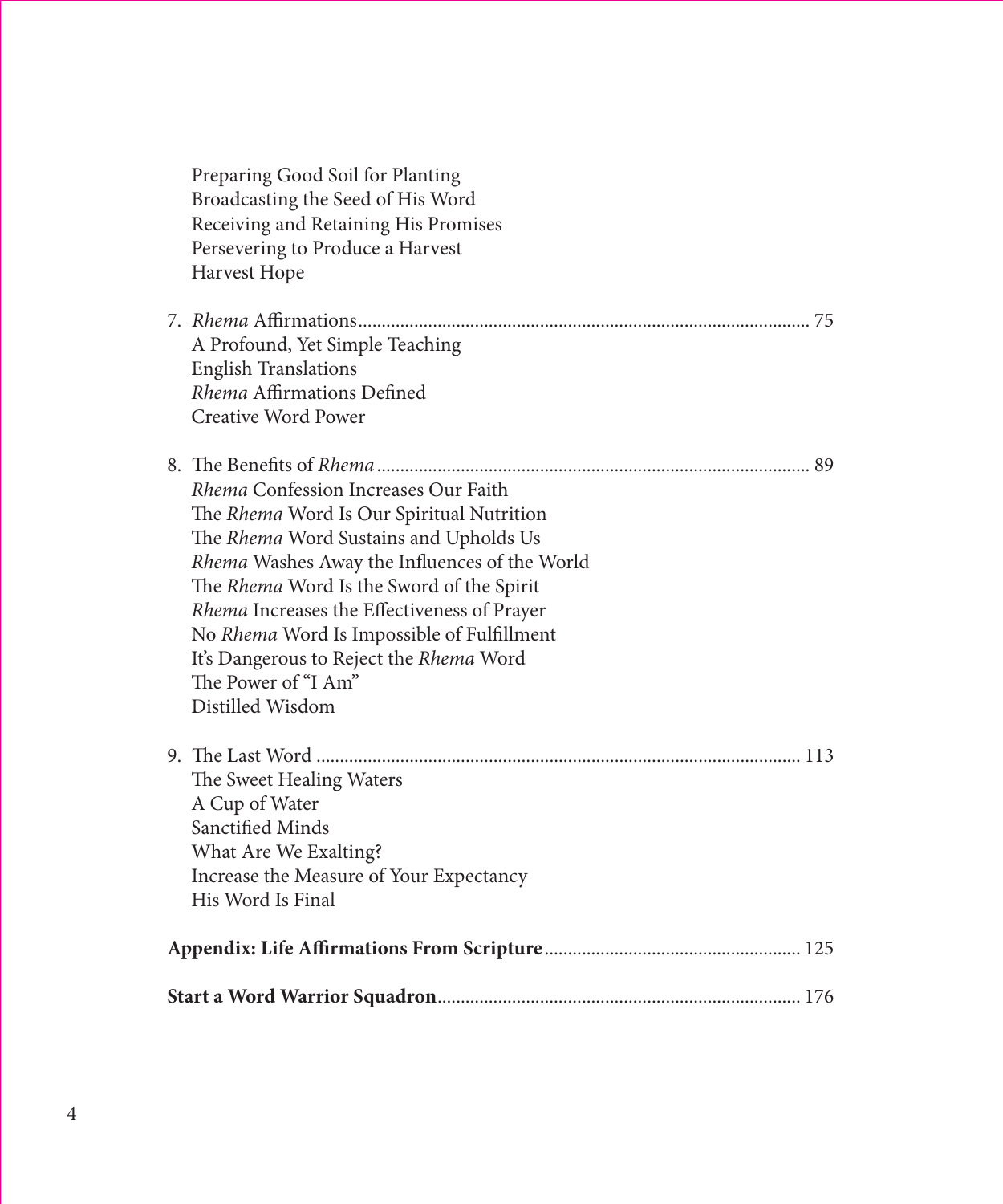# **About the Author**

Shelley Quinn is speaker and co-director for Word Warrior Ministries. As a Christian author and Bible teacher, she travels the United States and abroad preaching the gospel of Christ at revivals, retreats, and camp meetings. Her teaching revolves around knowing who we are "in Christ," expanding our vision of who God is, and understanding how to develop an intimate personal relationship with the Lord.

Shelley is the New Program Development Manager at Three Angels Broadcasting Network (3ABN). She also hosts *Exalting His Word* and other programs seen around the world on 3ABN. With Danny Shelton, the network's president, Shelley co-authored the best-selling books *The Antichrist Agenda* and *Ten Commandments Twice Removed.*

Shelley and her husband, JD, work side-by-side in full-time ministry.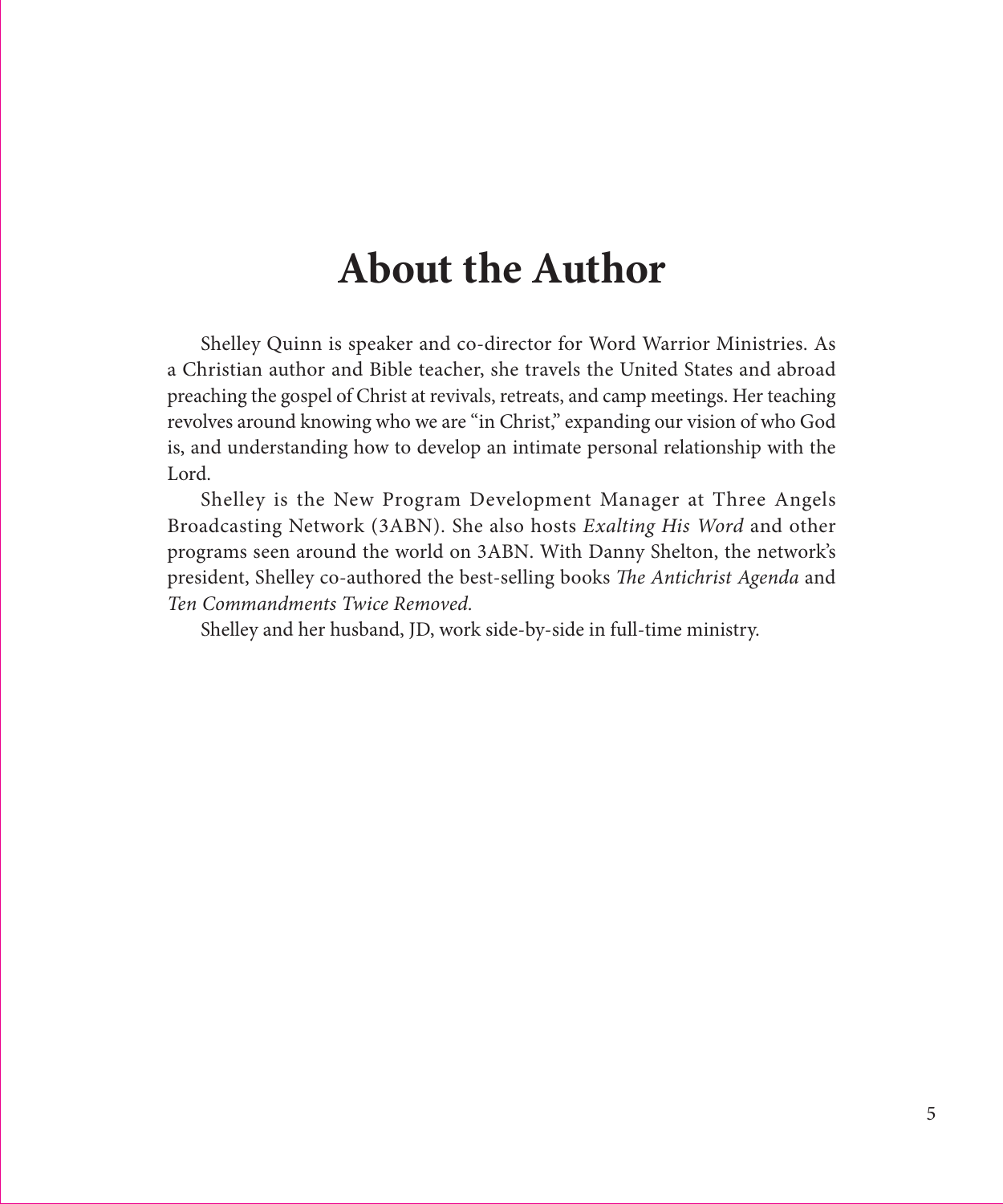#### Exalting His Word

## **Chapter One A New Beginning**

 I'll never forget an overnight stay with a dear friend. For years, phone wires had been our only thread of connection. We were eager to meet face to face again (if for nothing else than to see how the ravages of time had taken their toll on us). My hectic travel schedule had foiled our frequently proposed reunion plans, but now I was in her area on ministry business, and we were finally together again.

The comfort of our close relationship rapidly erased the time we had been apart. We chatted and chirped for hours. After catching up on recent events, the conversation took a turn I had hoped to avoid. "Remember when . . . ?" As soon as those words escaped her mouth, I knew I was in trouble. Remembering our past escapades, her face lighted with enthusiasm. Mine flushed hot with shame.

Our friendship had sprouted in our late twenties, during an interval when I had left the church. I was knee-deep in the ways of the world, and my behavior then fell far short of God's approval. Now I interrupted her, saying, "Those were my B.C. (Before Christ) days; let's not talk about them."

Shocked, she insisted I had always been a Christian. After I tried to explain the diff erence between knowing *about* God and living *for* Him, she said, "Well, at least you have to agree those early years were fun." I couldn't agree. What she considered fond memories, I regarded as a time of reckless folly.

In the past, it seemed to me that God's "Highway of Holiness"1 was poorly paved and marked. I stumbled into potholes. I took several wrong exits that ended in roadblocks. After each hair-raising episode, my loving Lord reached out and guided me back to His path of life. Hand in hand, I walked happily with my Savior for long stretches of the way. Then, incredibly, I would again withdraw my hand from His.

When I started wandering around under my own direction again, confusion soon clouded my mind. I couldn't see the narrow path that Christ asked me to follow. It baffled me when my passion for Christ as my "first love"<sup>2</sup> faded. Why did the joy drain from my times of Bible study? Why did prayer become stiff and mechanical? No one else in my church spoke of this awkward condition, so I mastered the cover-up of verbal camouflage—I gave God lip service without yielding daily control to Him.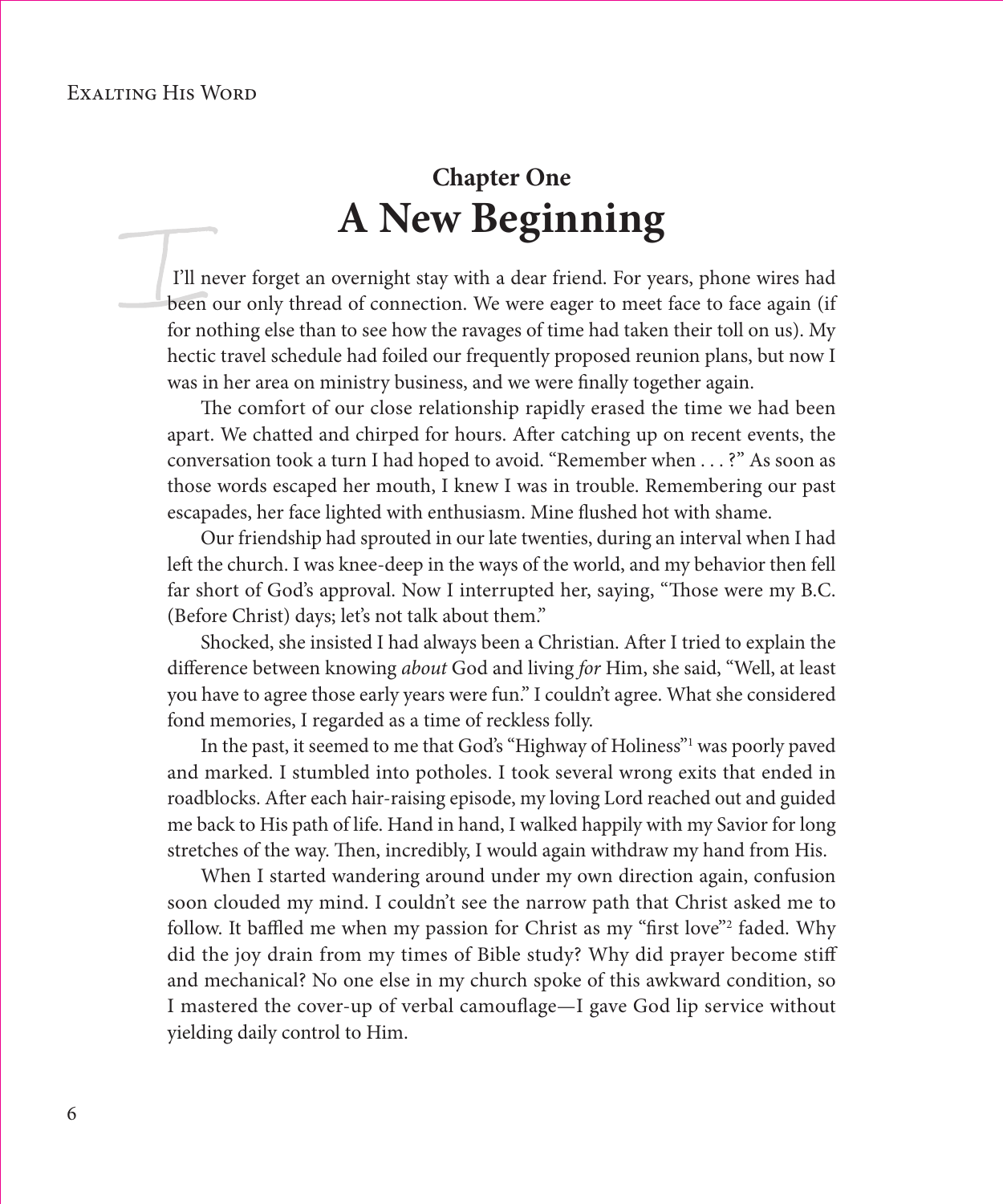*I've finally learned the secret of keeping my hand in God's hand and walking so near to Him that I sense His heartbeat. I recognize that I'm absolutely dependent upon the transforming power of His Spirit and His Word working within me.*

Finally, disregard for His direction caused me to follow a destructive path. I slammed into a barricade, and then, stunned and ashamed, I limped away—away from Christ. This is embarrassing to admit, but if I had been on trial, accused of being a believer in Christ during that time in my life, I doubt anyone could have produced sufficient evidence to convict me.

Even now, shame strikes at my heart if I visit the gallery of my past. But thankfully, the Lord has taught me to return my focus rapidly to Him. As my Savior's voice reassures me, "You

are forgiven," He keeps me from falling into the pit of condemnation. A quick sidestep gets me past that snare of the devil.

God's grace equips me to press forward in assurance of His power to keep my feet from slipping off track again. And my grateful heart overflows with a constant offering of thanksgiving and praise to the God of new beginnings.

I've finally learned the secret of keeping my hand in God's hand and walking so near to Him that I sense His heartbeat. I recognize that I'm absolutely dependent upon the transforming power of His Spirit and His Word working within me. Without His Spirit, I cannot understand His Word. Without His Word operating in my heart, I can't follow in His footsteps.

God has revealed to me the central mystery of Christian life—the triumphant entry of His Word. The miracle-working power of God's Word is His way of transforming me into His image. Knowing this, I've learned to exalt His Word above all things. God's Word is my most special treasure in life.

It pays to know this: The secret of success for all humanity is **exalting His Word.** 

## **Exalting His Word**

In Psalm 138:2, the Bible says that God exalts His name and His word above all else. It continues to say that God magnifies His word even above His name. The bottom line is this—**God exalts His Word above everything.** That means nothing is more important to Him. As Commander-in-Chief, God has promoted His Word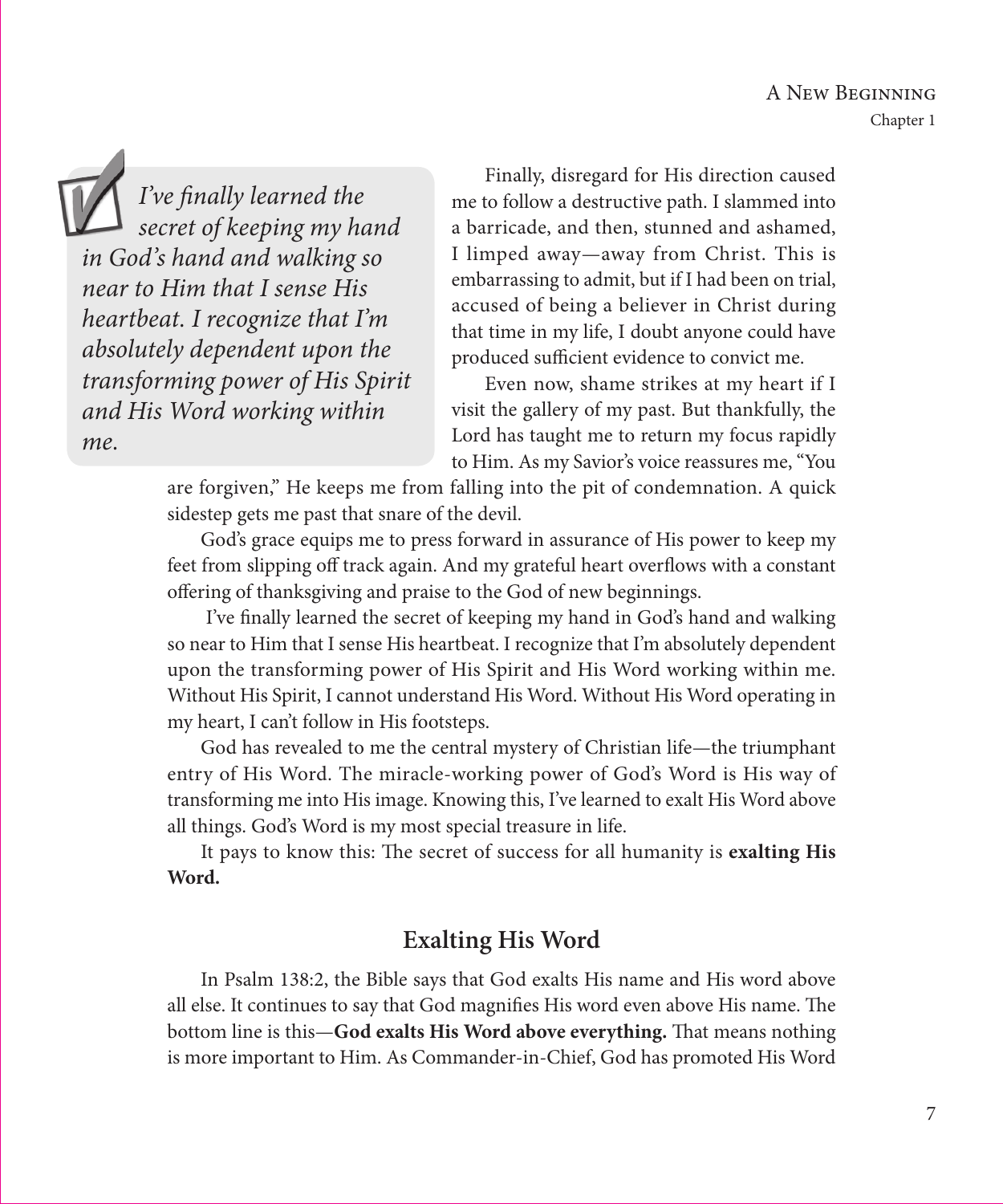to the highest rank of importance. He empowers His Word with greater force than anything else. God has granted creative, life-giving power to His Word—power to accomplish all of His will.

Almighty God has assigned the highest position of praise to His Word. Just as our Creator glorifies His Word, so should we.

Why? The Bible explains it to us. Because "In the beginning was the Word, and the Word was with God, and the Word was God. . . . In Him was life; and the life was the light of men [humanity].... The Word became flesh and dwelt among us<sup>"3</sup> and sacrificed His lifeblood for us. Jesus Christ was, is, and ever will be, the living Word of God. Even at Christ's return, at the Second Coming, the Bible declares He is the Word of God.

> He was clothed with a robe dipped in blood, and His name is called **the Word of God. . . .** And He has on His robe and on His thigh a name written: KING OF KINGS AND LORD OF LORDS *(Revelation 19:13, 16, NKJV).*

Christ is the Word of Life.<sup>4</sup> Everything He is, the Word of the Bible is also. He is love, light, life, truth, and power. The Bible is love, light, life, truth, and power.

How privileged we are to hold a Bible in our hands—we are grasping the hand of God, and He will lead us.

God exalts His Word to the greatest place of importance. Would you agree with me that His Word should be our top priority also?

I'm writing this book to help you grasp the true meaning of "exalting His Word." I hope to help you better understand why God has

elevated His Word to the place of highest rank and honor. Equally important, the purpose of this study is to reveal why and how you can please God by giving His Word the highest place in your life.

This is a life-changing study. We have this assurance based on the authority of God's Word. Do you want a closer walk with Jesus? Do you want the joy of your salvation restored to you? Are you ready to overcome a powerless spiritual

 *"You have exalted above all else Your name and Your word, and You have magnified Your word above all Your name"* 

*(Psalm 138:2, AMP).*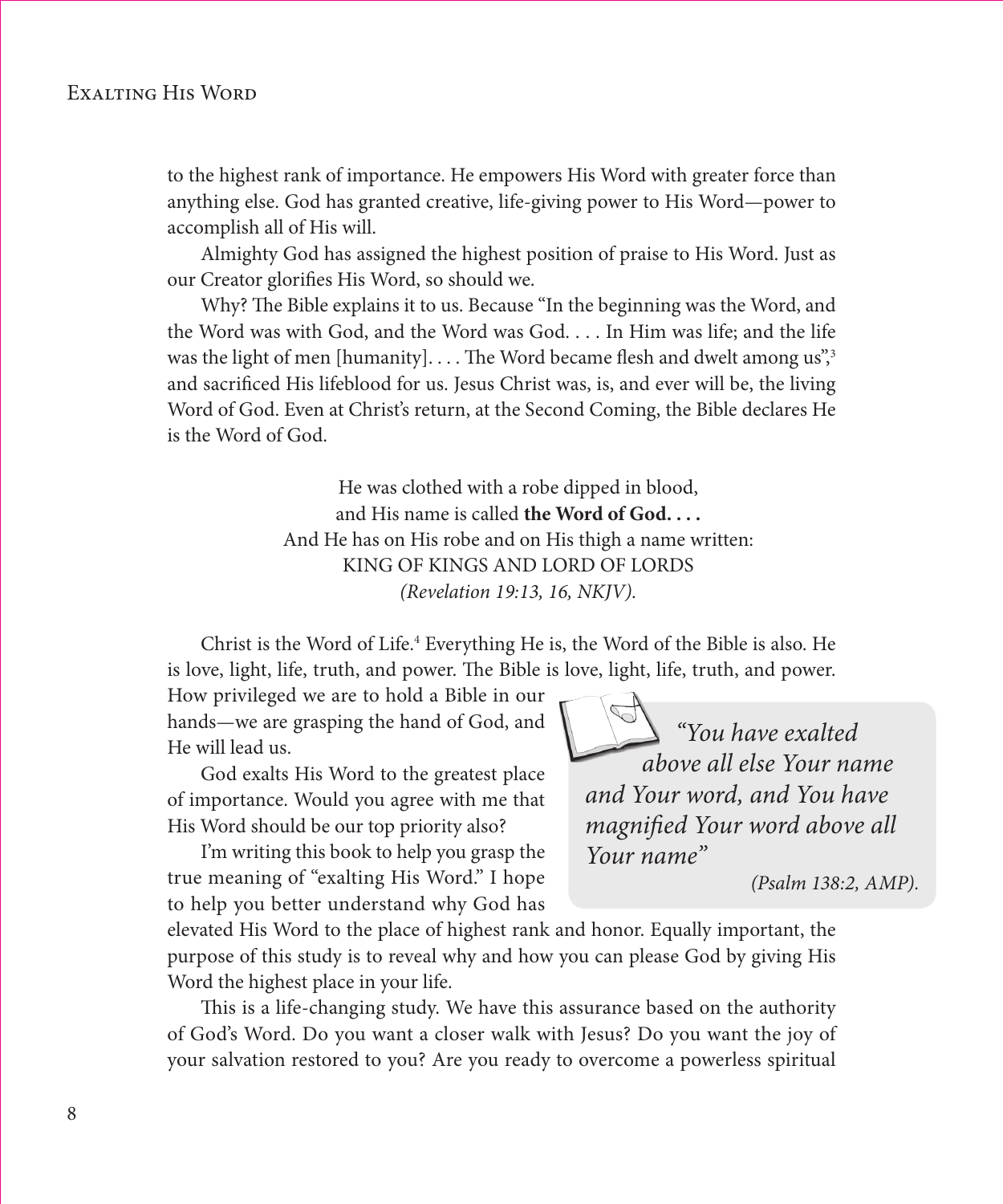*Either I walk in the power of God's Word and His Spirit, or I limp through the day staggering under the weight of my earthly burdens.* 

condition? If you will take to heart the lessons in this book, God will do a great work in you.

I first began sharing these concepts in 1996 and marveled at the power of God's Word to transform lives as I witnessed hundreds of Christians develop a closer walk with God. Since *Exalting His Word* began airing on the Three Angels Broadcasting Network (3ABN) in 2002,

thousands of Christians have eagerly embraced this teaching. Their testimonies confirm the power of exalting His Word. I also testify to this truth by my own changed life. God gave me a new beginning by leading me through this study and opening my understanding.

## **Pressing forward**

Reflecting on my Christian walk, I recognize that I daily live in one of two conditions. I'm either powerful or pitiful. Either I walk in the power of God's Word and His Spirit, or I limp through the day staggering under the weight of my earthly burdens.

Life is a messy affair. If I try to live for Christ in my limited human strength and understanding, I'm to be pitied. I've forgotten my Lord's advice: "Without Me you can do nothing."<sup>5</sup> The pitiful condition of my earlier Christian experience was the result of self-propelled performance. Not knowing how to achieve and sustain maturity in Christ, I found myself in the old routine of "three steps forward—two steps back."

I felt like a child trying to walk up the "down" escalator. Have you ever seen one at play like this? With great enthusiasm, he meets the challenge of the mechanical stairs flowing downward. Usually, he scrambles halfway up the moving staircase. Then, resting for a moment, he is carried back in the opposite direction. As he nears the bottom, the upward scramble begins again.

Watching children do this, I've noted something interesting. Rarely do they press forward all the way to the top and step off the escalator. Most often, they perform the upward effort, stop their advancement, and ride the downward flow. Then they struggle up a similar distance and backslide again. When they finally weary of the game, they stop.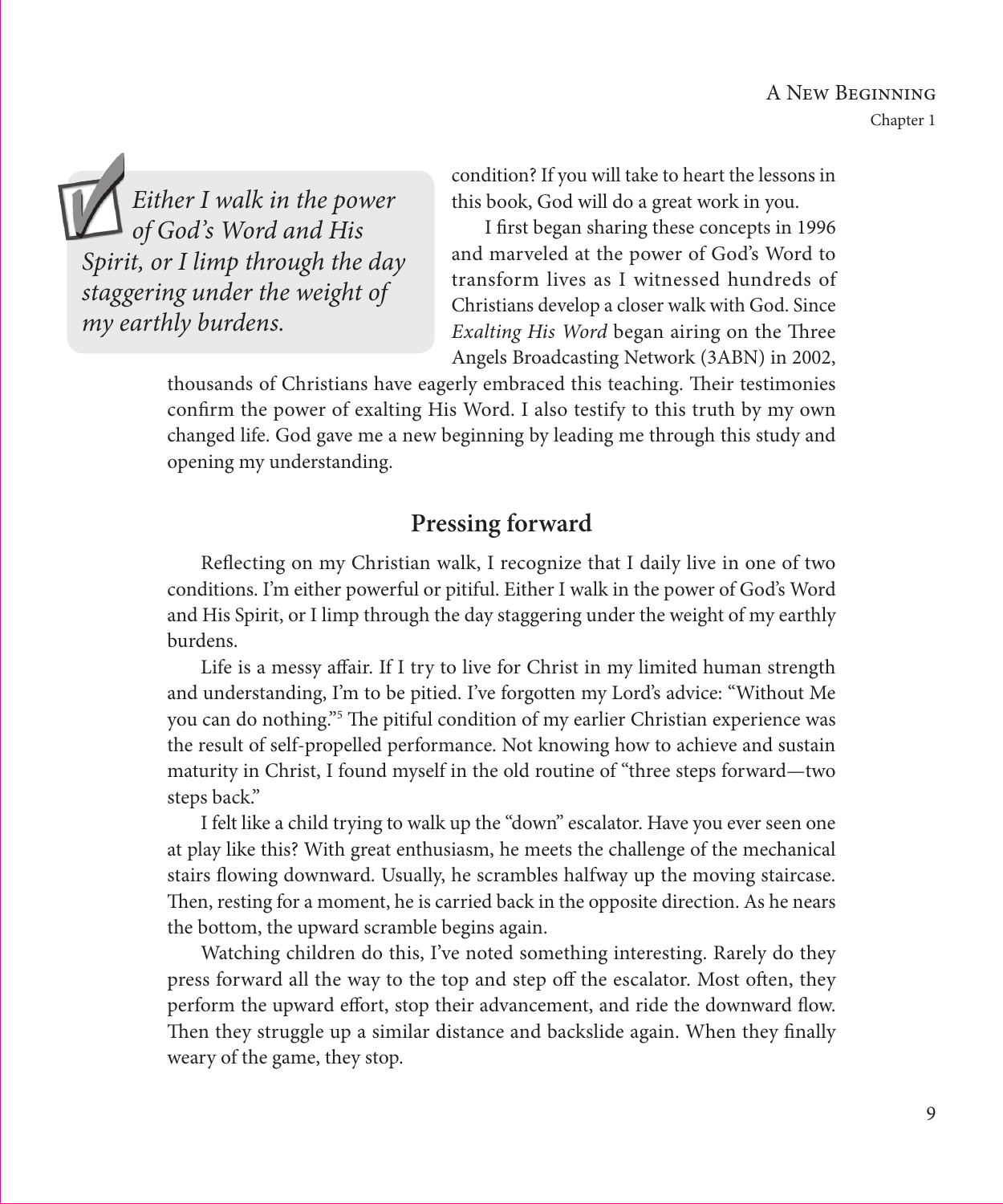Can you see a comparison between our Christian walk and this escalator scene? Christians struggle against the downward trend of the world system. It's just like trying to walk up a "down" escalator. If we stop advancing, we start backsliding. If we're startled into awareness of lost ground, we start pressing forward—unless we've grown exhausted by the effort.

Oh, how we must guard our hearts so that we don't weary of the upward race! Unchecked backsliding can cost us our relationship with Christ. It doesn't have to be this way. He will give us the victory, if we will just let Him. We must press forward in determination to make it to the top in Christlike maturity—depending on His power to overcome all of our obstacles.

Jesus said, "My grace is sufficient for you, for My power is made perfect in your weakness."6 He never intended for us to rely on limited human strength. We can't press forward without His power. Backsliding can't be prevented without His power. "Apart from me, you can do nothing."7 Remember the Savior's words? Only the power of Christ overcomes our weakness. Only by His power are we able to do what He asks us to do. Our hope is found in absolute dependence upon God.

### **God is the God of new beginnings**

It's true, God is the God of new beginnings. His love and compassion never fail, and His mercies are new every morning.<sup>8</sup>

Have you grown weary and realized you're backsliding? He will renew your strength, exchanging His strength for yours.9 Have you made a wrong turn and find yourself on a crooked road? Cry out for direction. He will guide you back to

His path of life.<sup>10</sup> Is there an obstacle preventing you from drawing near to the Lord? He desires to remove it—and He will, if you give Him permission.

 *dependence upon God.*

 *Our hope is found in absolute* 

God has a plan for our lives, and it's better

than the one we've been living.<sup>11</sup> In reality, His plan is dramatically different from the one most of us follow. In His unconditional love and infinite wisdom, He designed a plan so simple that anyone can share in it.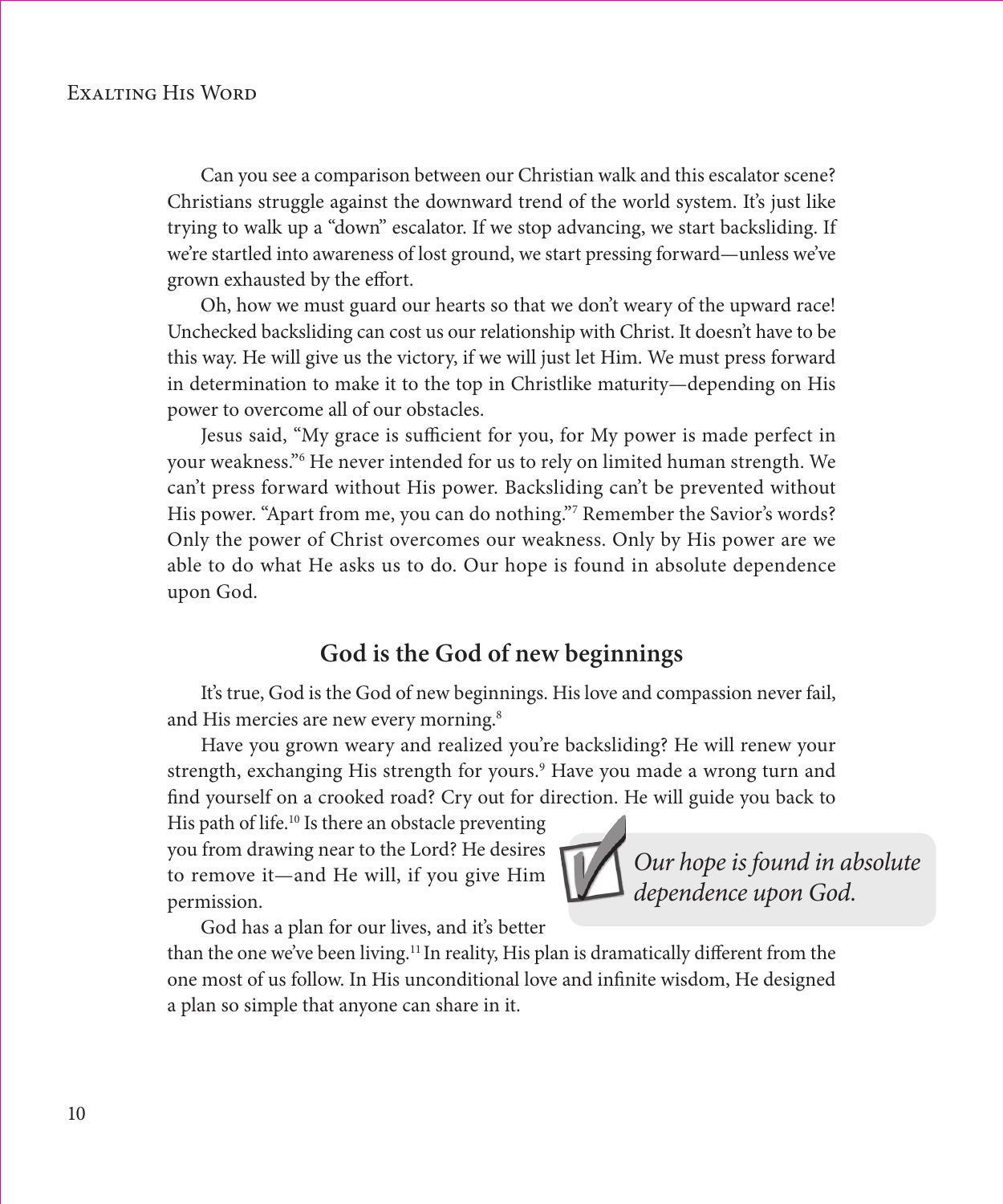The Word of God reveals the plan and actually brings to life God's purposes for us. Jesus Christ is the mediator of this plan.12 He brings us into agreement with God and reconciles our differences.<sup>13</sup>

To understand reconciliation in its simplest terms, let's compare it to our bank account. Because of sin, our account with God has been overdrawn. There is no way we can pay the debt. Christ paid our debt at the cross of Calvary—He deposited His righteousness into our account to cover our deficit. Then God sent the Holy Spirit to be our helper. By the Spirit's power operating within us, God can work out His plan for our lives.

In Christ, God will do for us what we cannot do for ourselves. God wants to work out His will in us. He wants to transform us by the infused power of His Word and His Spirit. He plans to *cause* us to be all He has *called* us to be.<sup>14</sup>

Our part in this plan is to receive His power and surrender to His leading. The Bible tells us the true children of God are those led by His Spirit.<sup>15</sup> But how do we follow His leading? What God asks of you and me is that we be teachable, cooperating and relying completely on Him.

"So then . . . make every effort to be found spotless, blameless and at peace with



him."<sup>16</sup> Participation in God's plan does require us to exert energy. Still it's an effort empowered by the Word and the Holy Spirit. God knows that we can't perfect our walk with Him by human effort.<sup>17</sup> It has to be a "faith walk" and not a "flesh walk."

Daily we choose whom we will serve—self or God.<sup>18</sup> I have discovered that even when we dedicate our lives to God, we may still suffer days dedicated to self-interest. How much more joyful we would be if we surrendered each day to His marvelous love and plan for our lives!

Each day is a new beginning with God. We cannot base our future on previous failures or successes.

When the righteous turns from his righteousness and commits iniquity, he shall die because of it.

But when the wicked turns from his wickedness and does what is lawful and right, he shall live because of it *(Ezekiel 33:18, 19, NKJV).*